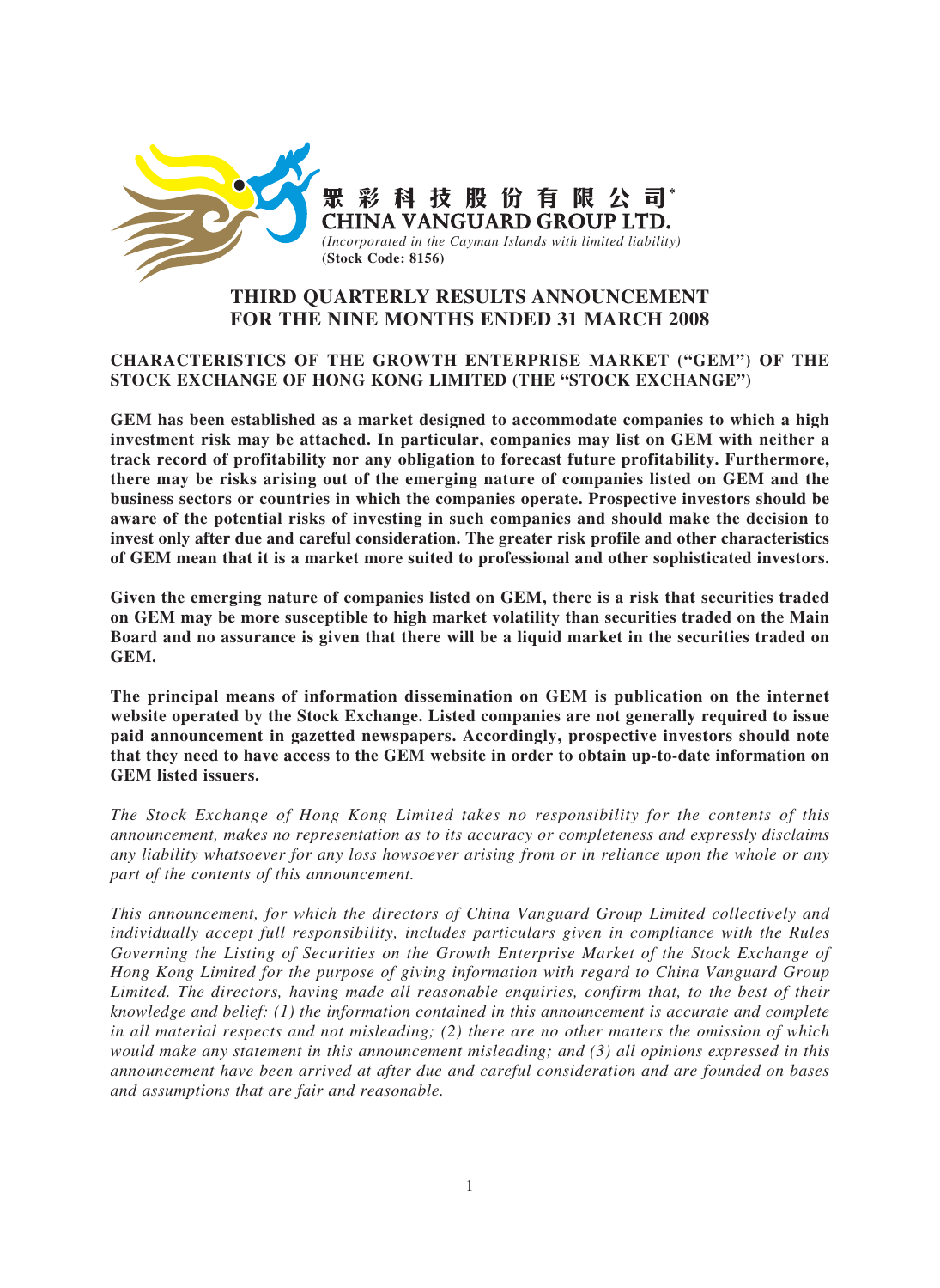## **RESULTS**

The board of directors (the "Board") of China Vanguard Group Limited (the "Company") announces that the unaudited consolidated results of the Company and its subsidiaries (together the "Group") for the three months and nine months ended 31 March 2008, together with the comparative unaudited figures for the corresponding period in 2007, are as follows:

|                                                                                                                                  |                |                                      | (Unaudited)<br>Three months ended<br>31 March |                                                             | (Unaudited)<br>Nine months ended<br>31 March |  |
|----------------------------------------------------------------------------------------------------------------------------------|----------------|--------------------------------------|-----------------------------------------------|-------------------------------------------------------------|----------------------------------------------|--|
|                                                                                                                                  | <b>Notes</b>   | 2008<br><b>HK\$'000</b>              | 2007<br>HK\$'000                              | 2008<br><b>HK\$'000</b>                                     | 2007<br>HK\$'000                             |  |
| <b>Continuing operations</b><br>Revenue<br>Cost of sales                                                                         | $\mathfrak{2}$ | 39,757<br>(28,969)                   | 24,114<br>(14, 410)                           | 114,893<br>(79, 598)                                        | 58,541<br>(37, 742)                          |  |
| Gross profit<br>Other revenue<br>Selling and distribution costs<br>Administrative expenses                                       |                | 10,788<br>646<br>(3, 412)<br>(8,501) | 9,704<br>276<br>(673)<br>(32, 863)            | 35,295<br>2,474<br>(11,170)<br>(38, 308)                    | 20,799<br>1,898<br>(2,114)<br>(117,396)      |  |
| Loss from continuing operations<br>Finance costs<br>Loss on deemed disposal of a<br>subsidiary of a jointly<br>controlled entity |                | (479)<br>(10,202)                    | (23, 556)<br>(8,042)                          | (11,709)<br>(27, 915)<br>(7)                                | (96, 813)<br>(12, 155)                       |  |
| Share of results of an associate                                                                                                 |                | (59)                                 |                                               | (42)                                                        |                                              |  |
| Loss before income tax<br>Income tax expenses                                                                                    | $\mathfrak{Z}$ | (10,740)<br>(959)                    | (31, 598)<br>(744)                            | (39, 673)<br>(1,957)                                        | (108, 968)<br>(1,137)                        |  |
| Loss for the period from<br>continuing operations                                                                                |                | (11,699)                             | (32, 342)                                     | (41, 630)                                                   | (110, 105)                                   |  |
| <b>Discontinued operations</b><br>Profit for the period from<br>discontinued operations                                          |                |                                      |                                               |                                                             | 29,342                                       |  |
| Loss for the period                                                                                                              |                | (11,699)                             | (32, 342)                                     | (41, 630)                                                   | (80, 763)                                    |  |
| Attributable to:<br>Equity holders of the Company<br>Minority interests                                                          |                | (12, 662)<br>963                     | (21, 327)<br>(11,015)                         | (43, 895)<br>2,265                                          | (48, 251)<br>(32,512)                        |  |
|                                                                                                                                  |                | (11,699)                             | (32, 342)                                     | (41, 630)                                                   | (80, 763)                                    |  |
| Loss per share                                                                                                                   | 5              |                                      |                                               |                                                             |                                              |  |
| From continuing and discontinued<br>operations                                                                                   |                |                                      |                                               |                                                             |                                              |  |
| <b>Basic</b>                                                                                                                     |                |                                      |                                               | $(1.33)$ cents $(2.28)$ cents $(4.66)$ cents $(5.15)$ cents |                                              |  |
| From continuing operations                                                                                                       |                |                                      |                                               |                                                             |                                              |  |
| <b>Basic</b>                                                                                                                     |                |                                      |                                               | $(1.33)$ cents $(2.28)$ cents $(4.66)$ cents $(8.29)$ cents |                                              |  |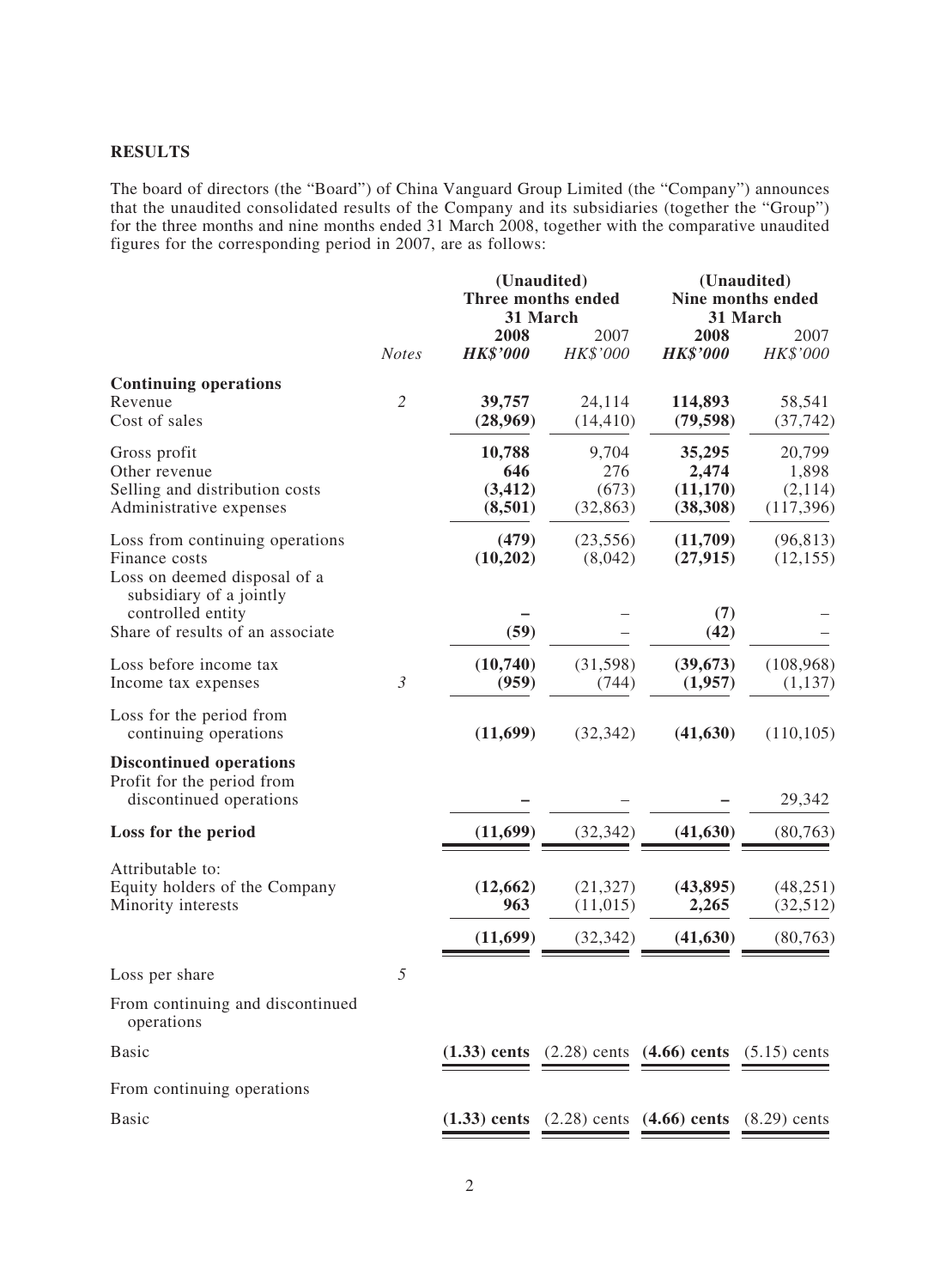#### *Notes:*

#### **1. Basis of preparation and accounting policies**

The unaudited consolidated results have been prepared in accordance with accounting principles generally accepted in Hong Kong which include Hong Kong Financial Reporting Standards, Hong Kong Accounting Standards and Interpretations issued by the Hong Kong Institute of Certified Public Accountants and the disclosure requirements of the Rules Governing the Listing of Securities on the Growth Enterprises Market of the Stock Exchange of Hong Kong.

The unaudited consolidated results have been prepared under the historical cost convention, except for certain financial instruments which are measured at fair values.

The accounting policies and methods of computation used in the preparation of these unaudited consolidated results are consistent with those applied in the annual financial statements for the year ended 30 June 2007.

#### **2. Revenue**

The principal activities of the Group are (i) the distribution of natural supplementary products, (ii) the provision of lottery-related hardware and software systems, (iii) the sales and distribution of edible oil, and (iv) the sales of gas and gas appliances, provision of gas transportation services and installation services for gas connection.

Revenue represents invoiced value of sales, net of returns, discounts allowed or sales taxes where applicable.

#### **3. Income tax expenses**

No provision for Hong Kong profits tax has been made as the Group did not have any assessable profits arising in Hong Kong for the three months and nine months ended 31 March 2008 (three months and nine months ended 31 March 2007: Nil).

Taxation for other jurisdictions is calculated at the rates prevailing in the respective jurisdictions.

#### **4. Dividend**

The Board does not recommend the payment of any dividend for the three months and nine months ended 31 March 2008 (three months and nine months ended 31 March 2007: Nil).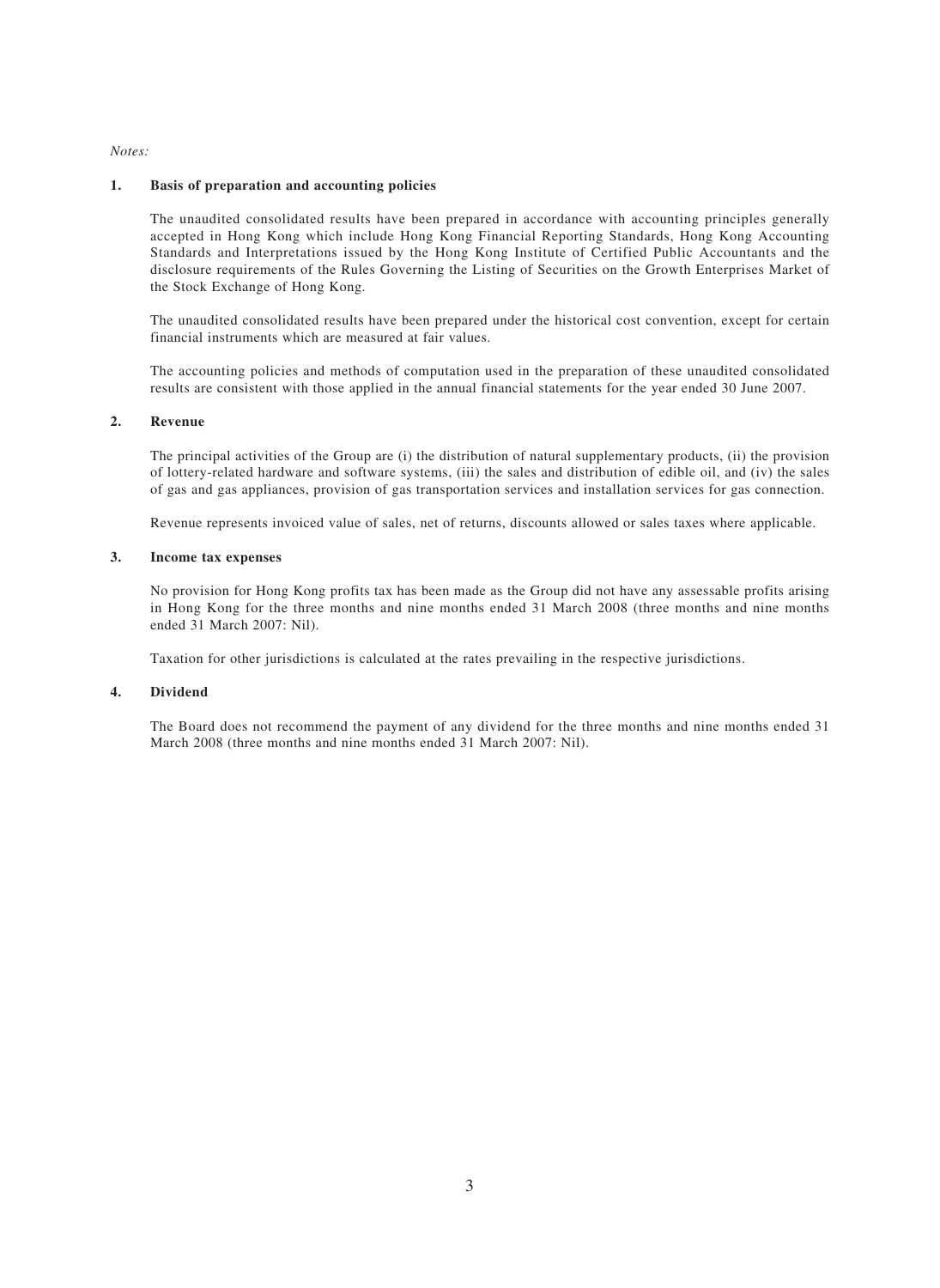### **5. Loss per share**

#### *From continuing and discontinued operations*

The calculation of the basic loss per share attributable to the ordinary equity holders of the Company is based on the following data:

#### **Loss**

|                                                                                                         | (Unaudited)<br>Three months ended<br>31 March |                  | (Unaudited)<br>Nine months ended<br>31 March |                               |  |
|---------------------------------------------------------------------------------------------------------|-----------------------------------------------|------------------|----------------------------------------------|-------------------------------|--|
|                                                                                                         | 2008<br>HK\$'000                              | 2007<br>HK\$'000 | 2008<br><b>HK\$'000</b>                      | 2007<br>HK\$'000              |  |
| Loss for the purposes of basic loss per share                                                           | (12, 662)                                     | (21, 327)        | (43,895)                                     | (48, 251)                     |  |
| Number of shares                                                                                        |                                               |                  |                                              |                               |  |
|                                                                                                         | (Unaudited)                                   |                  |                                              | (Unaudited)                   |  |
|                                                                                                         | Three months ended<br>31 March                |                  |                                              | Nine months ended<br>31 March |  |
|                                                                                                         | 2008<br>$\boldsymbol{v}$                      | 2007<br>'000     | 2008<br>'000                                 | 2007<br>'000                  |  |
| Weighted average number of ordinary shares<br>for the purposes of basic loss per share                  | 951,302                                       | 936,079          | 942,132                                      | 936,079                       |  |
| Effect of dilutive potential ordinary shares:<br>Share options                                          | 24,021                                        | 923              | 20,969                                       | 23,987                        |  |
| Weighted average number of ordinary shares<br>for the purposes of diluted (loss)/<br>earnings per share | 975,323                                       | 937,002          | 963,101                                      | 960,066                       |  |

No diluted loss per share has been presented in both periods, as the outstanding share options of the Company are anti-dilutive since their exercise would result in a decrease in loss per share.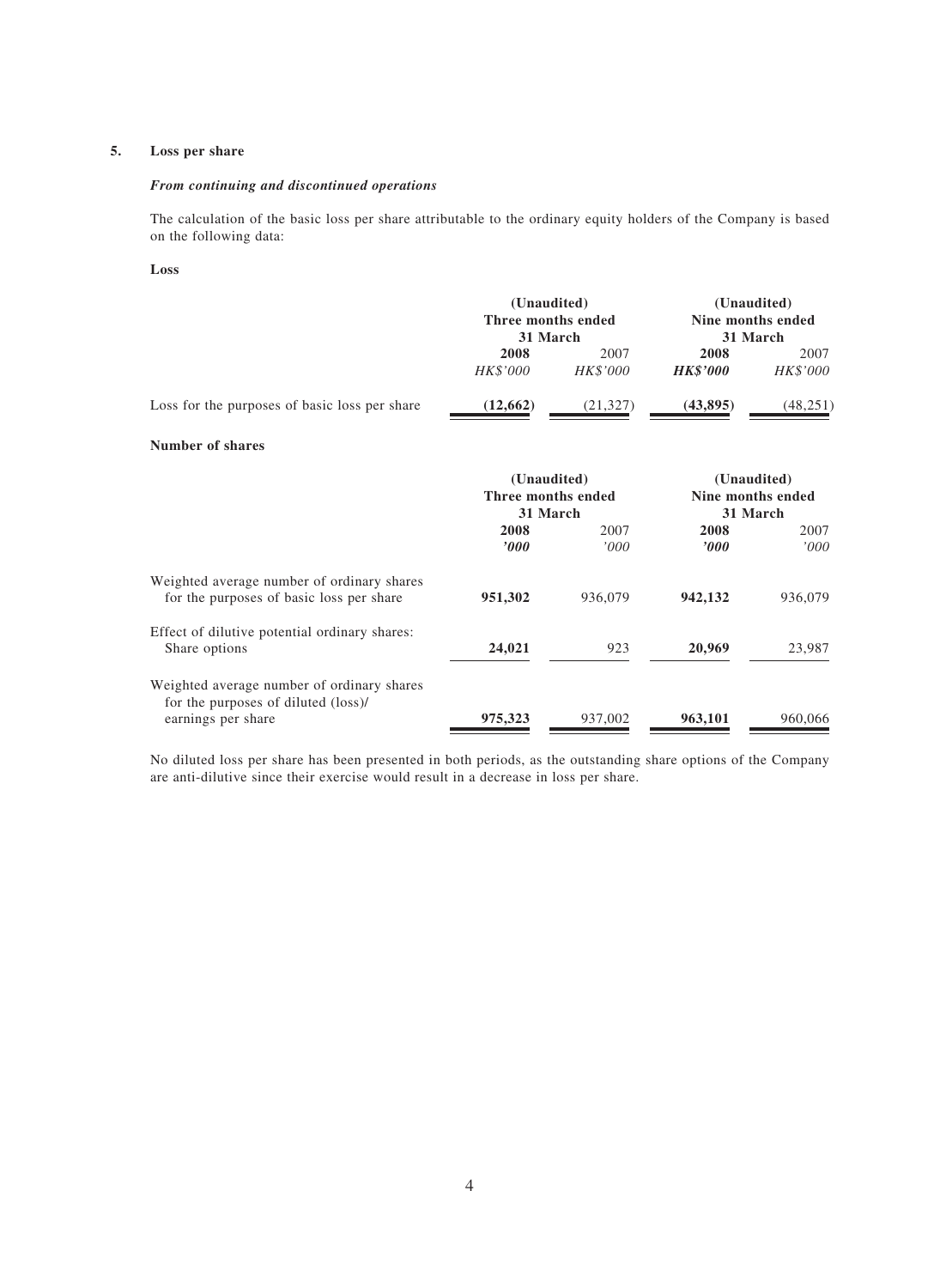#### *From continuing operations*

The calculation of the basic loss per share from continuing operations attributable to the ordinary equity holders of the Company is based on the following data:

Loss figures are calculated as follows:

|                                            | (Unaudited)        |                 | (Unaudited)       |           |  |
|--------------------------------------------|--------------------|-----------------|-------------------|-----------|--|
|                                            | Three months ended |                 | Nine months ended |           |  |
|                                            | 31 March           |                 | 31 March          |           |  |
|                                            | 2008               | 2007            | 2008              | 2007      |  |
|                                            | HK\$'000           | <b>HK\$'000</b> | <b>HK\$'000</b>   | HK\$'000  |  |
| Loss for the period attributable to equity |                    |                 |                   |           |  |
| holders of the Company                     | (12,662)           | (21, 327)       | (43,895)          | (48, 251) |  |
| Less:                                      |                    |                 |                   |           |  |
| Profit for the period from discontinued    |                    |                 |                   |           |  |
| operations                                 |                    |                 |                   | 29,342    |  |
| Loss for the purposes of basic loss per    |                    |                 |                   |           |  |
| share from continuing operations           | (12, 662)          | (21, 327)       | (43, 895)         | (77, 593) |  |

The denominators used are the same as those detailed above for the basic loss per share.

No diluted loss per share has been presented in both periods as the outstanding share options of the Company are anti-dilutive since their exercise would result in a decrease in loss per share.

#### *From discontinued operations*

Basic earnings per share for the discontinued operations is HKnil cent per share and HKnil cent per share respectively for the three months and nine months ended 31 March 2008 (three months and nine months ended 31 March 2007: HKnil cent per share and HK3.13 cents per share) and diluted earnings per share for the discontinued operations is HKnil cent per share and HKnil cent per share respectively for the three months and nine months ended 31 March 2008 (three months and nine months ended 31 March 2007: HKnil cent per share and HK3.06 cents per share), based on the profit for the period from the discontinued operations of HK\$nil and HK\$nil for the three months and nine months ended 31 March 2008 (three months and nine months ended 31 March 2007: HK\$nil and HK\$29,342,000 respectively) and the denominators detailed above for both basic and diluted loss per share.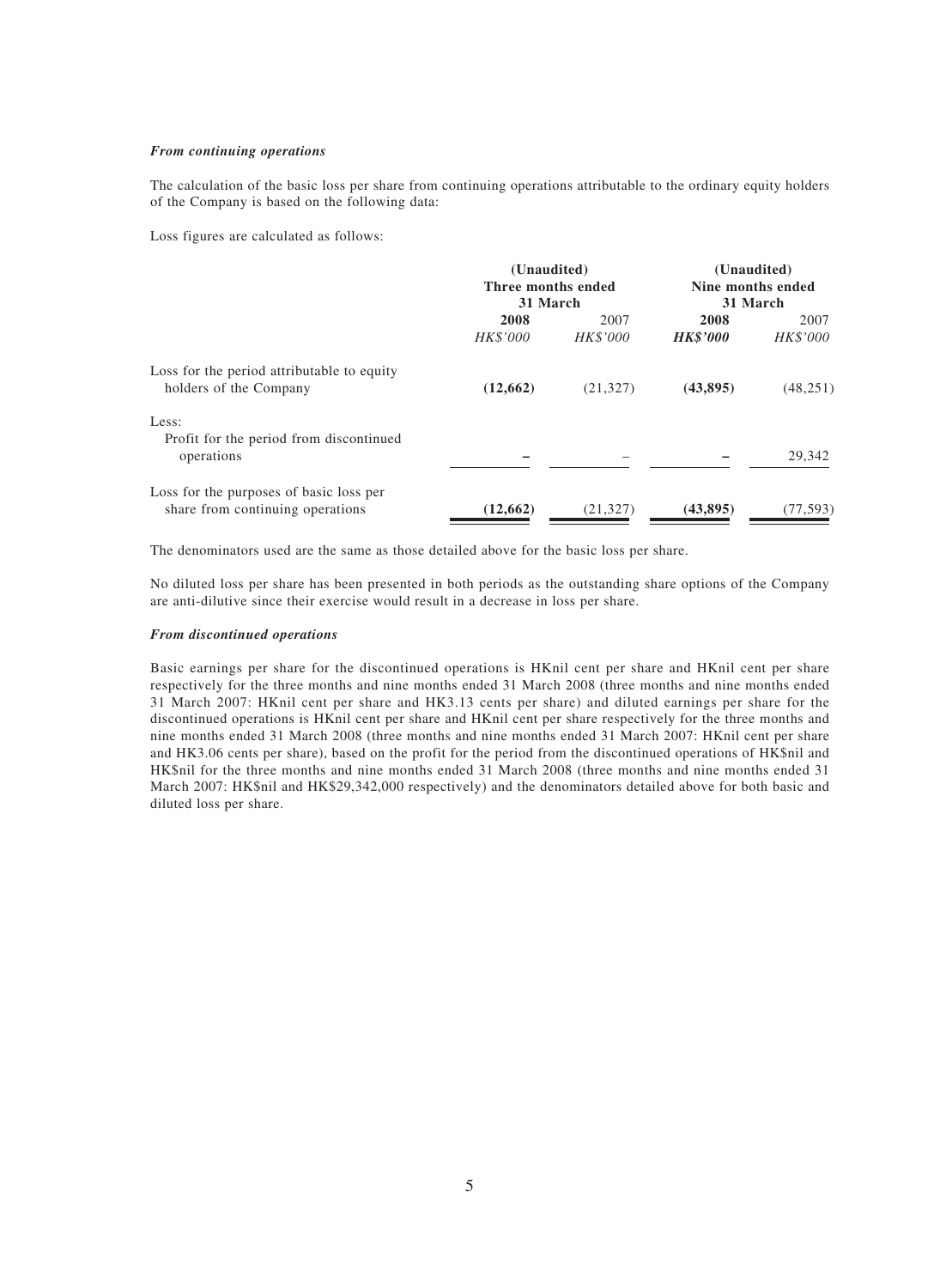#### **6. Movement of reserves**

|                                                                                         | (Unaudited) | (Unaudited)<br>Equity<br>component | (Unaudited)<br>Employee<br>share-based | (Unaudited)<br><b>Share</b> | (Unaudited)        | (Unaudited)    | (Unaudited)<br><b>Retained</b><br>profits/ | (Unaudited) |
|-----------------------------------------------------------------------------------------|-------------|------------------------------------|----------------------------------------|-----------------------------|--------------------|----------------|--------------------------------------------|-------------|
|                                                                                         |             | Share of convertible compensation  |                                        | option                      | <b>Translation</b> |                | Special (accumulated                       |             |
|                                                                                         | premium     | bonds                              | reserve                                | reserve                     | reserve            | <b>Reserve</b> | loss)                                      | Total       |
|                                                                                         | HK\$'000    | HK\$'000                           | HK\$'000                               | HK\$'000                    | HK\$'000           | HK\$'000       | HK\$'000                                   | HK\$'000    |
| At 1 July 2007                                                                          | 286,884     | 10,712                             | 35,572                                 | 122,746                     | 8,136              | (1)            | (47, 713)                                  | 416,336     |
| Exchange differences arising<br>from translation of financial<br>statements of overseas |             |                                    |                                        |                             |                    |                |                                            |             |
| operations                                                                              |             |                                    |                                        |                             | 19,792             |                |                                            | 19,792      |
| Shares issued on exercise of options<br>Recognition of equity-settled                   | 7,691       |                                    |                                        |                             |                    |                |                                            | 7,691       |
| share based payments                                                                    |             |                                    |                                        | 8,537                       |                    |                |                                            | 8,537       |
| Transfer from share option reserve<br>to accumulated loss due to lapse                  |             |                                    |                                        |                             |                    |                |                                            |             |
| of share option                                                                         |             |                                    |                                        | (34,208)                    |                    |                | 34,208                                     |             |
| Net loss for the period                                                                 |             |                                    |                                        |                             |                    |                | (43, 895)                                  | (43, 895)   |
| At 31 March 2008                                                                        | 294,575     | 10,712                             | 35,572                                 | 97,075                      | 27,928             | (1)            | (57, 400)                                  | 408,461     |
| At 1 July 2006                                                                          | 290,004     |                                    | 35,572                                 | 39,399                      | 1,935              | (1)            | 24,808                                     | 391,717     |
| Issue of bonus shares                                                                   | (3,120)     |                                    |                                        |                             |                    |                |                                            | (3,120)     |
| Exchange differences arising<br>from translation of financial<br>statements of overseas |             |                                    |                                        |                             |                    |                |                                            |             |
| operations                                                                              |             |                                    |                                        |                             | 3,205              |                |                                            | 3,205       |
| Issue of convertible bonds                                                              |             | 10,712                             |                                        |                             |                    |                |                                            | 10,712      |
| Recognition of equity-settled<br>share based payments                                   |             |                                    | $\overline{\phantom{0}}$               | 73,869                      |                    |                |                                            | 73,869      |
| Net loss for the period                                                                 |             |                                    |                                        |                             |                    |                | (48, 251)                                  | (48, 251)   |
| At 31 March 2007                                                                        | 286,884     | 10,712                             | 35,572                                 | 113,268                     | 5,140              | (1)            | (23, 443)                                  | 428,132     |

### **7. Events after the balance sheet date**

The transaction for the acquisition of the entire issued share capital of Grand Promise International Limited ("Grand Promise") has been approved by the Company's shareholders in the extraordinary general meeting held on 3 April 2008. On 11 April 2008, the Company announced the completion of the acquisition.

Grand Promise, via its subsidiary, Birdview Group Limited, holds a 49% interest in China Culture Development Digital Technology Co., Ltd. ("CCDDT"), a sino-foreign joint venture company established in the People's Republic of China ("PRC"). The MOC Market Development Center, being appointed by the government to develop, establish and maintain the Karaoke CMS and has granted to CCDDT the exclusive rights to base on the Karaoke CMS to develop karaoke programmes copyrights transaction services and other related value-added services for karaoke venues.

Karaoke CMS is a public services platform that keeps track of karaoke programmes played in karaoke venues while also provide a number of value-added services such as product advertisement and promotion services.

For further details on this acquisition, please refer to the circular of the Company dated 14 March 2008.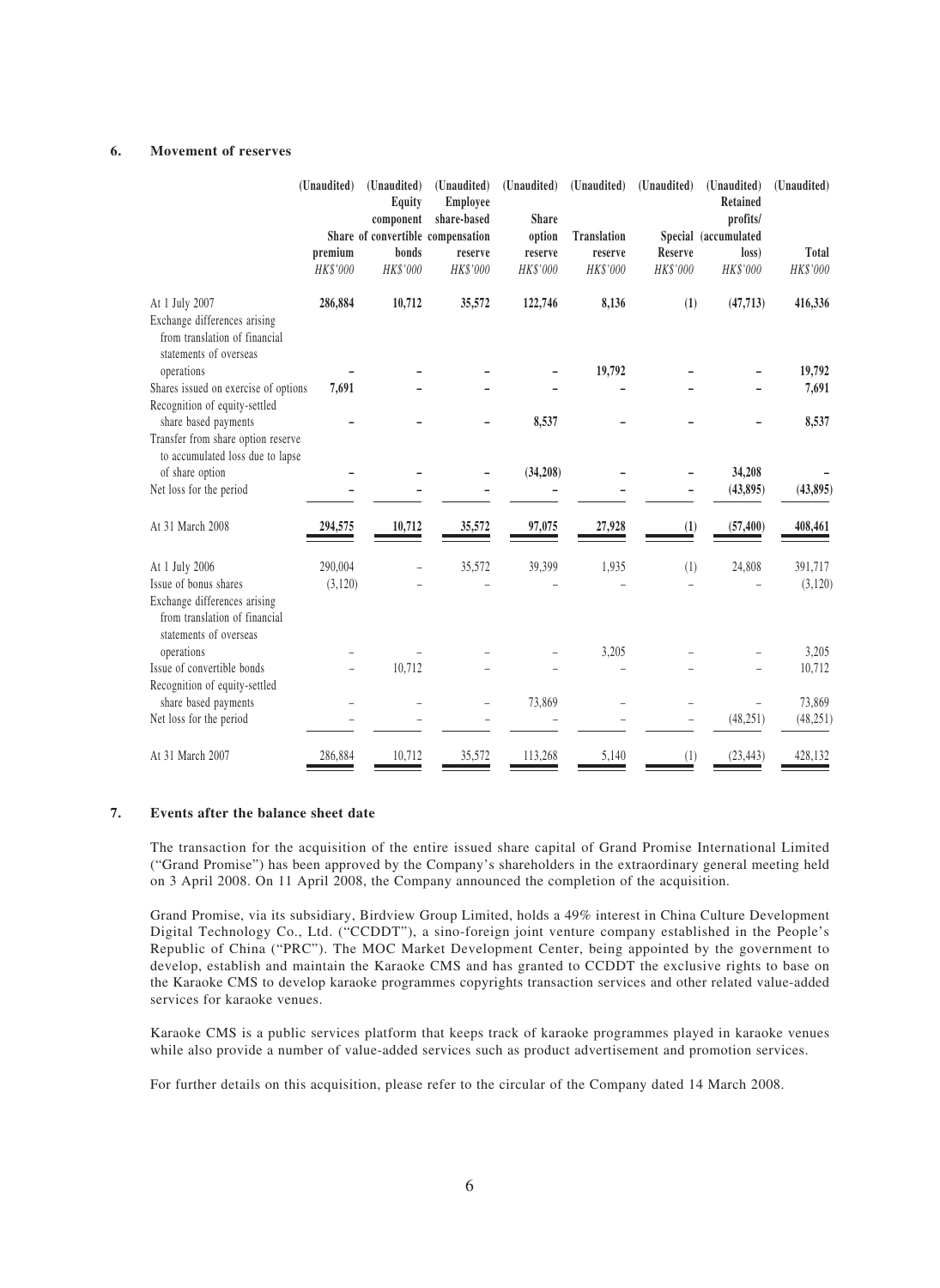# **MANAGEMENT DISCUSSION AND ANALYSIS**

## **Background**

The Company, through various subsidiaries, is contracted to provide software, hardware and other support services to the welfare lottery industry in various provinces and cities in the PRC. Further, the Group is also involved in the distribution of natural products. Via its listed subsidiary, Aptus Holdings Limited ("Aptus"), the Group is engaged in the oil and gas related business in the PRC.

### **A major initiative undertaken in the fiscal third quarter**

The Company (or "CVG") has always been actively seeking new business expansion opportunities with a view to increase the value of the Group. On 17 January 2008, CVG announced the signing of an US\$200,000,000 Share Purchase Agreement to acquire a 100% stake in Grand Promise International Limited ("Grand Promise"). On 11 April 2008, the Group announced the completion of the acquisition. This gives CVG an effective 49% interest in China Culture Development Digital Technology Co., Ltd. ("CCDDT"), a sino-foreign joint venture company established in the PRC. Through the acquisition, the Group is now engaged in operating a nationwide public service platform karaoke content management service system in the PRC ("Karaoke CMS") in an exclusive arrangement with the MOC Market Development Center for the life of the joint venture (i.e. 30 years), such platform can keep track of karaoke programmes played in the karaoke venues. IP Owners can utilise the Karaoke CMS public service platform to facilitate copyright transactions. In return, CCDDT will receive a system usage fee according to the copyright transactions fee collected. Further to this, the Karaoke CMS public service platform can also provide a number of value-added services such as product advertisement and promotion services.

As a condition of the acquisition, CVG also assumed Grand Promise's outstanding US\$35,000,000 convertible notes which were issued US\$25,000,000 to Liberty Harbor Master Fund I,L.P. ("Liberty Harbor") and US\$10,000,000 to Evolution Master Fund Ltd Spc, Segregated Portfolio M, ("Evolution"). Liberty Harbor is a multi-strategy investment fund with an approximately US\$2.5 billion of equity capital under management. It invests Goldman Sach's proprietary capital as well as capital from third party professional investors and high net worth individuals. Liberty Harbor is advised by GS Investment Strategies, LLC. Evolution is an Asia-focused fund. Its investment managers are Evo Capital Management Asia Ltd and Evolution Capital Management LLC. The Grand Promise convertible notes have now become US\$25,000,000 and US\$10,000,000 of CVG convertible notes which are exchangeable into CVG shares at a price of HK\$0.80 per share.

## **Financial review**

For the nine months ended 31 March 2008, the Group's unaudited consolidated revenue was approximately HK\$114,893,000, which represented an increase of approximately 96.26% as compared to approximately HK\$58,541,000 (excluding the revenue from discontinued operations of approximately HK\$929,000) for the nine months ended 31 March 2007. The increase in revenue of HK\$56,352,000 was mainly due to the increase in contributions from Changde Huayou Gas Co., Ltd ("Changde Joint Venture") and Hunan Huayou Natural Gas Transportation and Distribution Limited ("Hunan Joint Venture") by approximately HK\$44 million and the increase in sales of edible oil products by HK\$12.2 million over the corresponding period.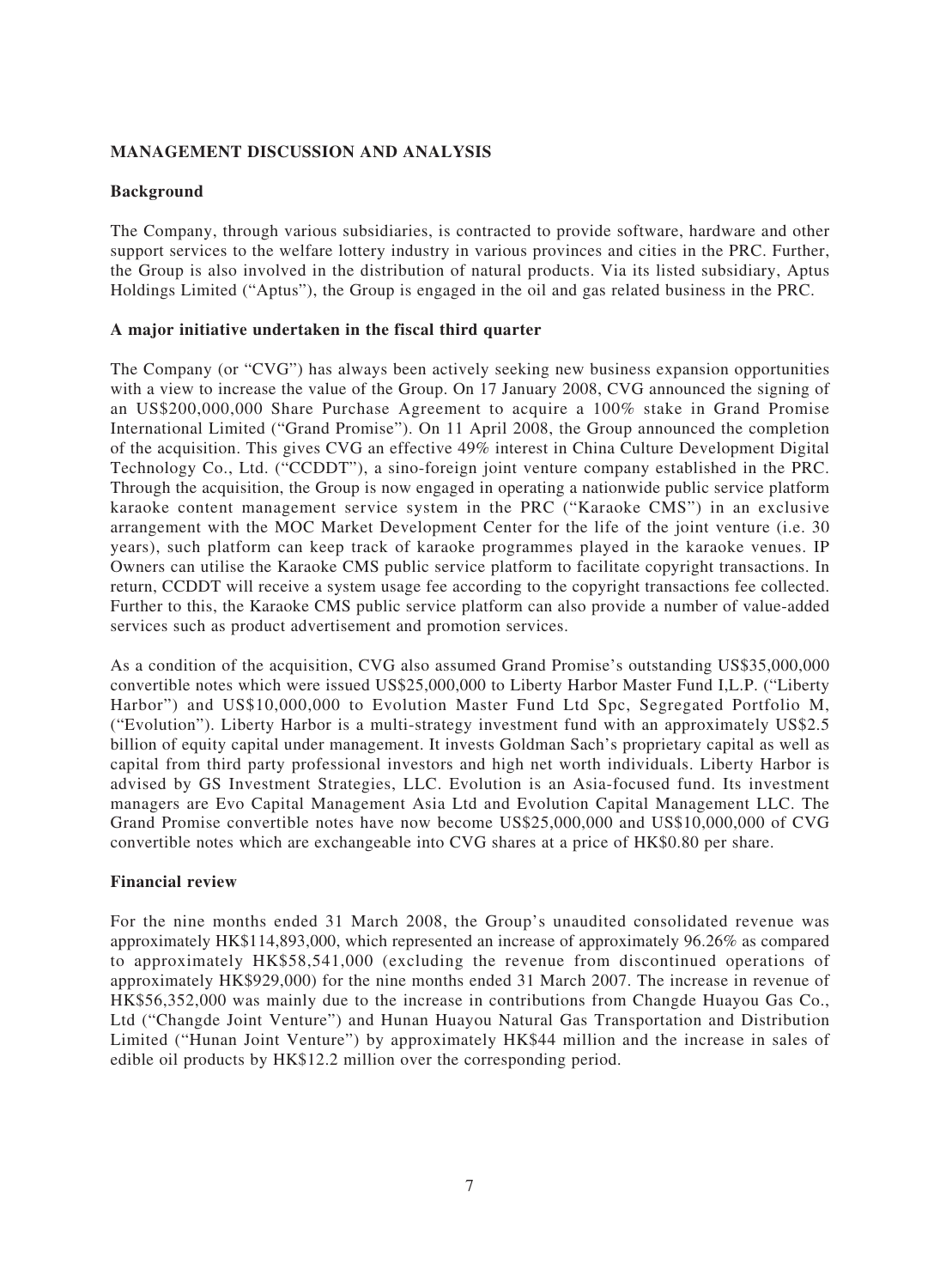The gross profit for the nine months ended 31 March 2008 increased by approximately 69.7% to approximately HK\$35,295,000 (for the nine months ended 2007: approximately HK\$20,799,000). Approximately HK\$21,741,000 of gross profit was generated by the lottery-related operations and approximately HK\$12,324,000 of gross profit was generated by the gas sector operations. The gross profit ratio decreased from 35.53% to 30.72% was mainly due to the lower gross profit ratio of the gas sector and edible oil products operations but with high increase in revenue compare with previous corresponding period.

Loss for the nine months ended 31 March 2008 was approximately HK\$41,630,000 (for the nine months ended 2007: approximately HK\$80,763,000). There was an approximate 48.45% decrease in the loss for the nine months ended 31 March 2008 over the last corresponding period. The bulk of the decrease can be explained by the net effect of the following items (i) decrease in share option expenses by approximately HK\$65.3 million from approximately HK\$73.8 million recorded for the nine months ended 31 March 2007 to approximately HK\$8.5 million for the nine months ended 31 March 2008; (ii) increase in imputed finance cost for the convertible bonds of Aptus by approximately HK\$13 million to approximately HK\$22.6 million for the nine months ended 31 March 2008 (for the nine months ended 31 March 2007: approximately HK\$9.6 million); (iii) no profit contribution from discontinued operations against approximately HK\$29.3 million in the previous corresponding period and (iv) decrease in legal and professional fee from approximately HK\$14.4 million (mainly incurred for the issuance of convertible bonds of Aptus) in nine months ended 31 March 2007 to approximately HK\$1.9 million in the period under review.

### **Business review**

During the period under review, the Group continued to work on the development of its welfare lottery related operations and oil and gas related businesses in the PRC to improve the overall financial position of the Group.

Shenzhen Bozone IT Co., Limited ("Bozone"), our flagship vehicle in the PRC traditional social welfare lottery space, contributed approximately HK\$21,741,000 of gross profit to the Group for the nine months ended 31 March 2008 against approximately HK\$17,530,000 previously. Bozone is continuing to further expand its existing operations in the areas of software development for large scale computer lottery sales systems, integration of network systems, network security solutions, research, development and manufacturing of computer lottery terminals, and lottery operation solutions and services. For the nine months ended 31 March 2008 Bozone operated in Heilongjiang, Zhejiang and Shenzhen.

With regards to Aptus, operationally, the results continue to predominately reflect the trading of edible oil products and the distribution of natural gas. While drilling at the Group's Xin Jiang Oilfield is in progress, commercial production of crude has yet to commence as the project is still in its development stage.

On the natural gas side, our 48.33% owned Changde Huayou Gas Co., Ltd ("Changde Joint Venture") (a city level natural gas pipeline project) and 33.0% owned Hunan Huayou Natural Gas Transportation and Distribution Company Limited ("Hunan Joint Venture") (a provincial level natural gas pipeline project) contributed a combined turnover of approximately HK\$48 million to the Group for the nine months ended 31 March 2008 (for the nine months ended 31 March 2007: approximately HK\$4 million). Gross profit for the nine months ended 31 March 2008 was approximately HK\$12.3 million (for the nine months ended 31 March 2007: approximately HK\$0.6 million).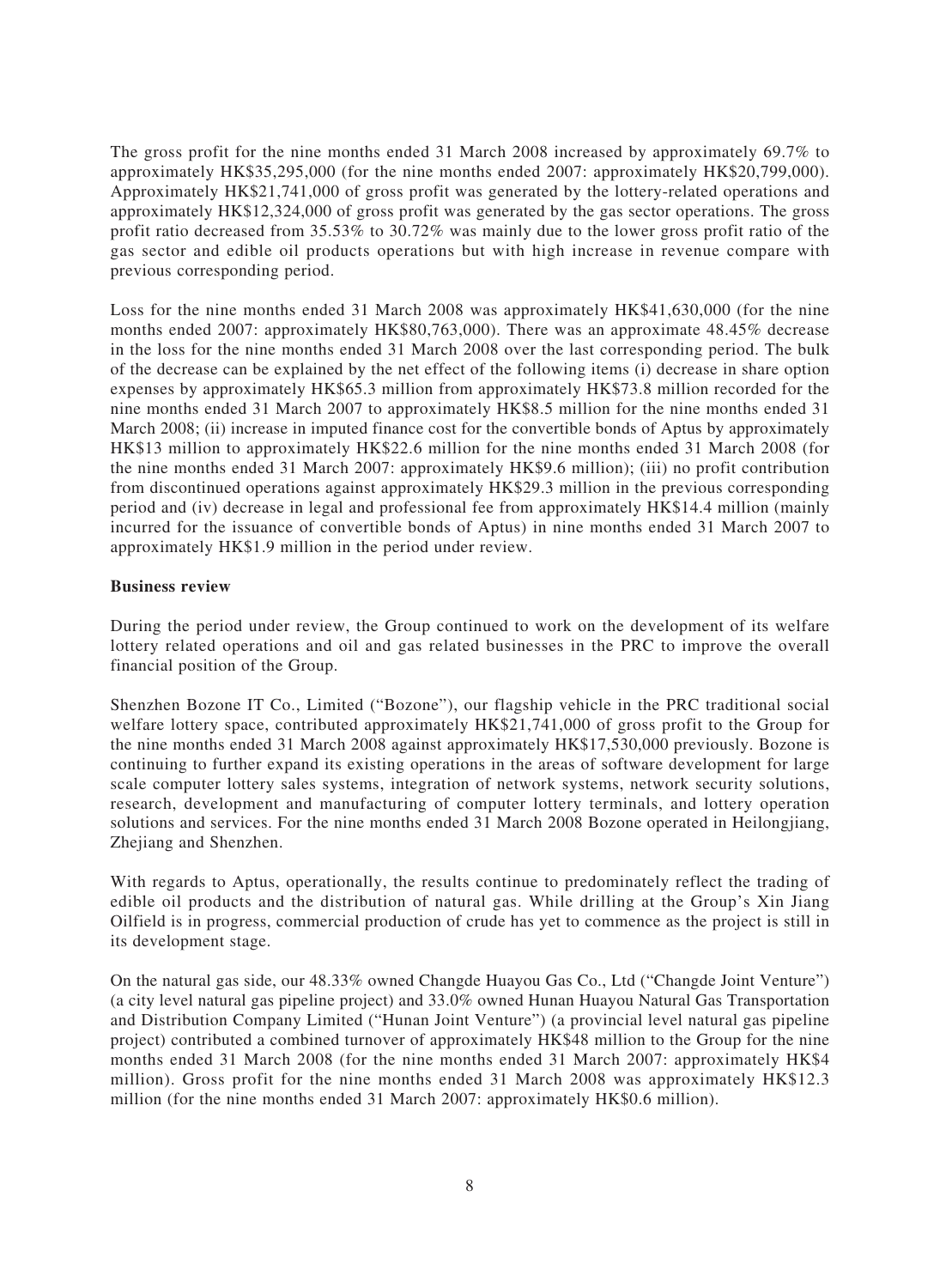The Changde Joint Venture has completed about 657 km of city-level pipelines connecting approximately 139 commercial users, 7 industrial users, 90 public welfare establishments and nearly 50,000 residential users to its network.

The Hunan Joint Venture has completed the construction of its main pipelines (about 188 km in total) branching out to reach 7 city-level gas distribution stations in the province of Hunan.

### **Future outlook and prospects**

### *A major new piece added*

On 11 April 2008, the Group completed a major US\$200,000,000 acquisition comprising the entire share capital of Grand Promise giving CVG an effective 49% interest in China Culture Development Digital Technology Co., Ltd. ("CCDDT"), a sino-foreign joint venture company established in the PRC. The MOC Market Development Center, being appointed by the government to develop, establish and maintain the Karaoke CMS and has granted to CCDDT the exclusive rights to base on the Karaoke CMS to develop karaoke programmes copyrights transaction services and other related value-added services for karaoke venues.

Karaoke CMS is a public services platform that keeps track of karaoke programmes played in karaoke venues while also provide a number of value-added services such as product advertisement and promotion services.

The business model of the CCDDT Group (includes CCDDT and its subsidiary and jointly controlled entity) is that IP Owners appoint the CCDDT Group to utilize the programme-played statistic for calculations of copyright fee. CCDDT Group will be paid a system usage fee which is a portion of the copyright fees paid to the IP Owners.

A point to note is that karaoke venues, whether connected or not connected to the Karaoke CMS, will all be paying copyright fee. In the transition, karaoke venues not yet connected would be paying the full fees based on the sample data drawn on similar location, size and profile while karaoke venues connected would pay a discounted fee based on their actual usage accordingly to the data collected by the Karaoke CMS.

At the time of writing this announcement, approximately 400 karaoke venues in at least 16 provinces or direct jurisdiction cities have installed the Karaoke CMS, thus providing a starting basis of sample data.

The Karaoke CMS is targeted to be rolled out to karaoke venues in approximately 25 provinces and cities and IP owners will start collecting copyright fees from karaoke venues throughout the PRC. By end of 2009, the Karaoke CMS will be completely rolled out to all the provinces in the PRC.

Currently, the copyright fees are capped at RMB12 per room per day. There are circa 52,100 dedicated karaoke venues in China with a total of circa 2.3 million rooms.

The Company believes the Grand Promise Group will enhance the future growth of the Group's business activities and enable it to maximize returns to the shareholders. The tapping into this new business line will also broaden the Group's revenue base and help to diversify the overall business risks of the Group.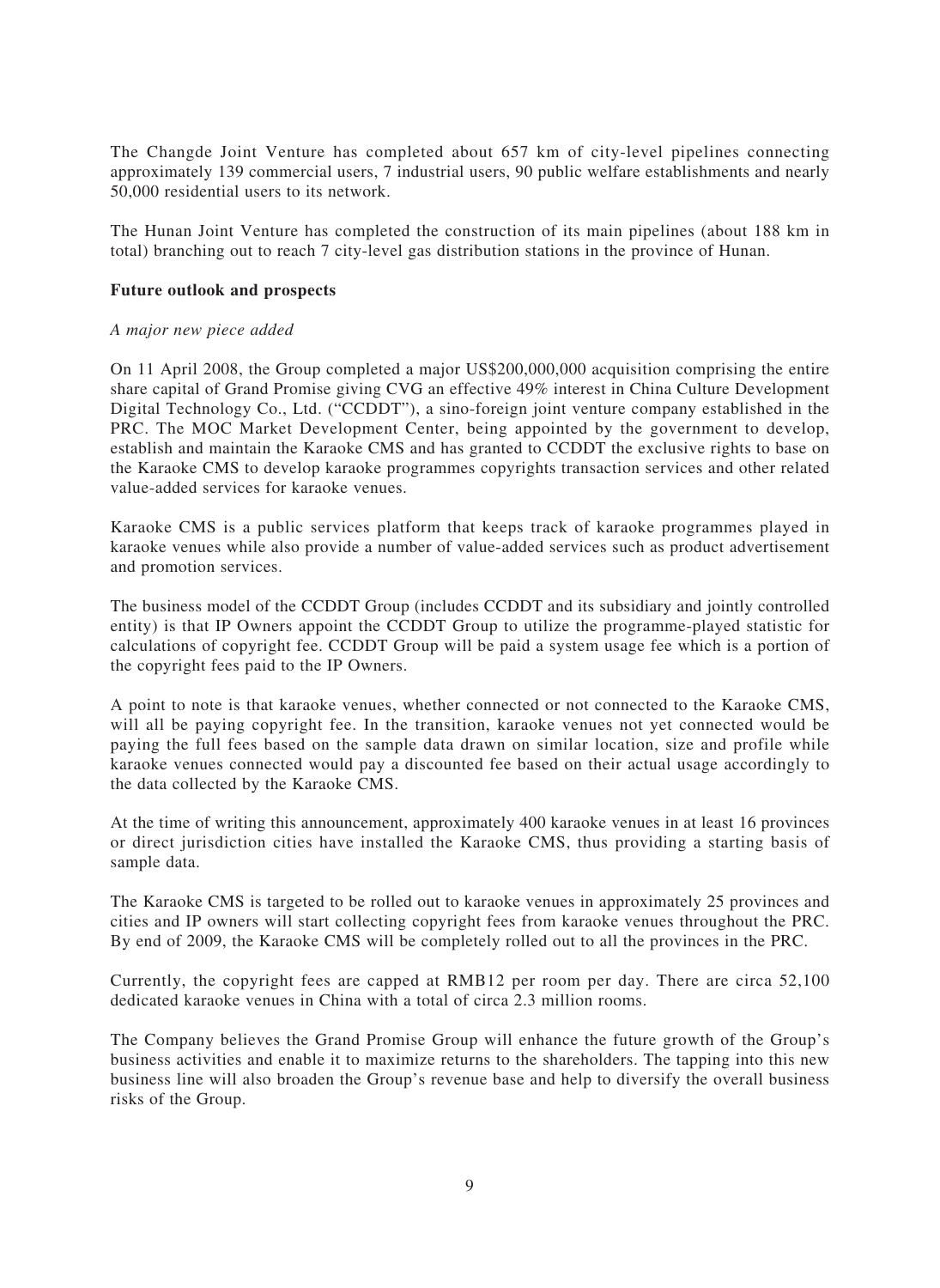### *Also working hard to grow the existing operations*

Via Bozone, the Company offers vertically integrated software, hardware and related services to the traditional welfare lottery segment in the PRC in return for a share of lottery revenues. This allows the Group to participate in the rapid growth in the PRC lottery sector. It is our objective this year to continue building on our existing products and further develop in the area of POS machines as well as to continue to expand geographically.

At Aptus, we will concentrate on moving to commercial production at the Xin Jiang Oilfield and scaling up operation at the two natural gas joint ventures in the Hunan province. We believe the development of the Xin Jiang Oilfield will enable the Group to capitalize on the current strong demand and pricing environment for crude thereby enhancing profitability and operational cash flow going forward.

On the natural gas side, the short term objective of the Group is to continue the expansion of the pipeline network of the Changde Joint Venture (city level natural gas pipeline project) with a target to extend its reach to about 4,000 more commercial, industrial, welfare establishments and residential users in the city before the end of this fiscal year to take advantage of the fast growing demand in the city of Changde.

As for the Hunan Joint Venture (provincial level natural gas pipeline project), it is the Group's aim to further expand the existing pipelines to branch out to at least one more city-level gas distribution station before the end of the fiscal year to increase the sale of natural gas.

Meanwhile, in additions to the two aforementioned natural gas related projects the Group will continue to explore more opportunities in the natural gas business in the PRC which we considered to have substantial growth potential in light of the PRC government's desire to increase the proportion of gas utilization, a more environmental friendly energy source, in the country's energy mix. The objective of management is to develop Aptus into a major diversified oil and gas group and we will continue to seek out every opportunity to expand further.

# **DIRECTORS' AND CHIEF EXECUTIVES' INTERESTS AND SHORT POSITIONS IN THE SHARES, UNDERLYING SHARES AND DEBENTURES OF THE COMPANY OR ANY ASSOCIATED CORPORATION**

As at 31 March 2008, the interests and short positions of the Directors and chief executives of the Company in the shares, underlying shares and debentures of the Company or any of its associated corporation (within the meaning of Part XV of the Securities and Futures Ordinance (the "SFO")) which were notified to the Company and the Stock Exchange pursuant to Divisions 7 and 8 of Part XV of the SFO (including interests or short positions which they have taken or deemed to have under such provisions of the SFO), or which were required, pursuant to Section 352 of the SFO, to be entered in the register maintained by the Company referred to therein, or which were required, pursuant to Rules 5.46 to 5.67 of the GEM Listing Rules, to be notified to the Company and the Stock Exchange, were as follows: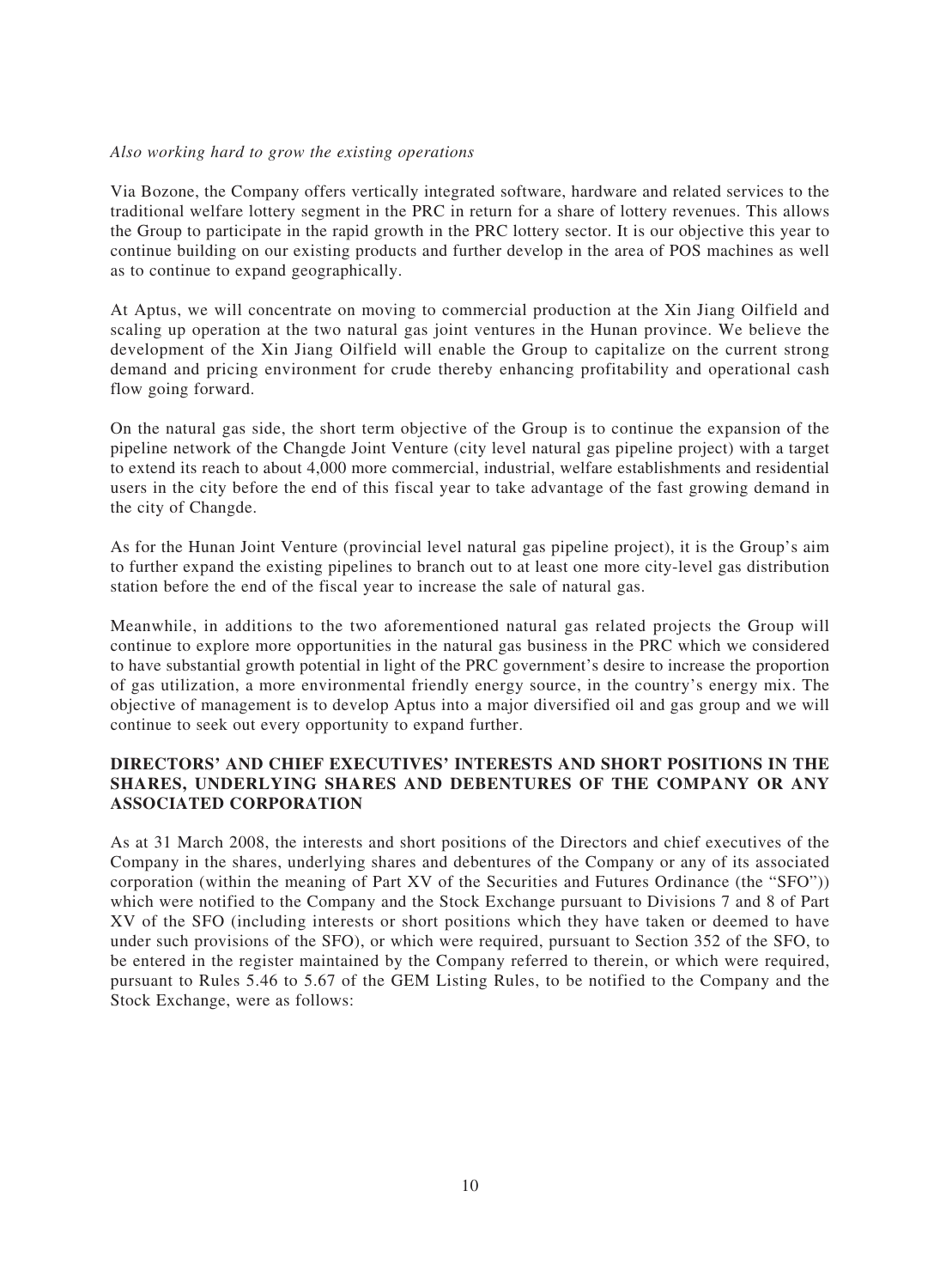### **(1) Long positions in the ordinary shares of the Company or any of its associated corporations**

|                          | Number of ordinary shares held                 |                                          |                            |                                  |                          |                                              |  |  |
|--------------------------|------------------------------------------------|------------------------------------------|----------------------------|----------------------------------|--------------------------|----------------------------------------------|--|--|
| <b>Name of Directors</b> | Company/Name<br>of associated<br>corporation   | Interest in<br>controlled<br>corporation | <b>Beneficial</b><br>owner | Family<br>interest               | <b>Total</b><br>interest | Approximate<br>percentage of<br>shareholding |  |  |
| Cheung Kwai Lan          | Company                                        | 361,695,000<br>(Note 1)                  | 2,070,000<br>(Note 2)      |                                  | 363,765,000              | 38.24%                                       |  |  |
| Chan Tung Mei            | Company                                        |                                          |                            | 363,765,000<br>(Notes $1 \& 2$ ) | 363,765,000              | 38.24%                                       |  |  |
| Lau Hin Kun              | Company                                        |                                          | 575,000                    |                                  | 575,000                  | 0.06%                                        |  |  |
| Cheung Kwai Lan          | <b>Best Frontier</b><br>Investments<br>Limited |                                          | 909                        | (Note 3)                         | 910                      |                                              |  |  |
| Chan Tung Mei            | <b>Best Frontier</b><br>Investments<br>Limited |                                          | $\mathbf{1}$               | 909<br>(Note 3)                  | 910                      |                                              |  |  |
| Cheung Kwai Lan          | Aptus Holdings<br>Limited                      | 971,746,428<br>(Note 4)                  |                            |                                  | 971,746,428              | 57.20%                                       |  |  |
| Chan Tung Mei            | Aptus Holdings<br>Limited                      |                                          |                            | 971,746,428<br>(Note 4)          | 971,746,428              | 57.20%                                       |  |  |

#### *Notes:*

- 1. The 361,695,000 shares are owned by Best Frontier Investments Limited ("Best Frontier") which is owned as to 99.89% and 0.11% by respectively Madam Cheung Kwai Lan and Mr. Chan Tung Mei who are spouse to each other. Accordingly, Madam Cheung Kwai Lan is deemed to be interested in the shares held by Best Frontier and Mr. Chan Tung Mei is deemed to be interested in all 361,695,000 shares by virtue of being the spouse of Madam Cheung Kwai Lan under the SFO.
- 2. The 2,070,000 shares are owned by Madam Cheung Kwai Lan who is the spouse of Mr. Chan Tung Mei. Accordingly, Mr. Chan Tung Mei is deemed to be interested in the shares under the SFO.
- 3. The 1 share and 909 shares of US\$1 each in Best Frontier is owned respectively by Mr. Chan Tung Mei and Madam Cheung Kwai Lan who are spouse to each other. Accordingly, Madam Cheung Kwai Lan and Mr. Chan Tung Mei are deemed to be interested in the shares held by each other under the SFO.
- 4. Madam Cheung Kwai Lan and Mr Chan Tung Mei have equity interests of 99.89% and 0.11% respectively of the issued share capital of Best Frontier. Madam Cheung Kwai Lan and Mr. Chan Tung Mei are spouse to each other. Accordingly, Madam Cheung Kwai Lan is deemed to be 100% interested in the shares of Best Frontier, and Mr. Chan Tung Mei is also deemed to be interested in the shares of Best Frontier by virtue of being the spouse of Madam Cheung Kwai Lan under the SFO. As at 31 March 2008, Best Frontier is interested in approximately 38.02% of the issued share capital of the Company which in turn holds directly 100% of shareholding of China Success Enterprises Limited and holds indirectly 100% shareholding of Precise Result Profits Limited, the company directly holding 971,746,428 Aptus shares of which, up to 48,750,000 Aptus shares have been lent to Evolution Master Fund Ltd. Spc, Segregated Portfolio M pursuant to a stock lending agreement dated 22 November 2006.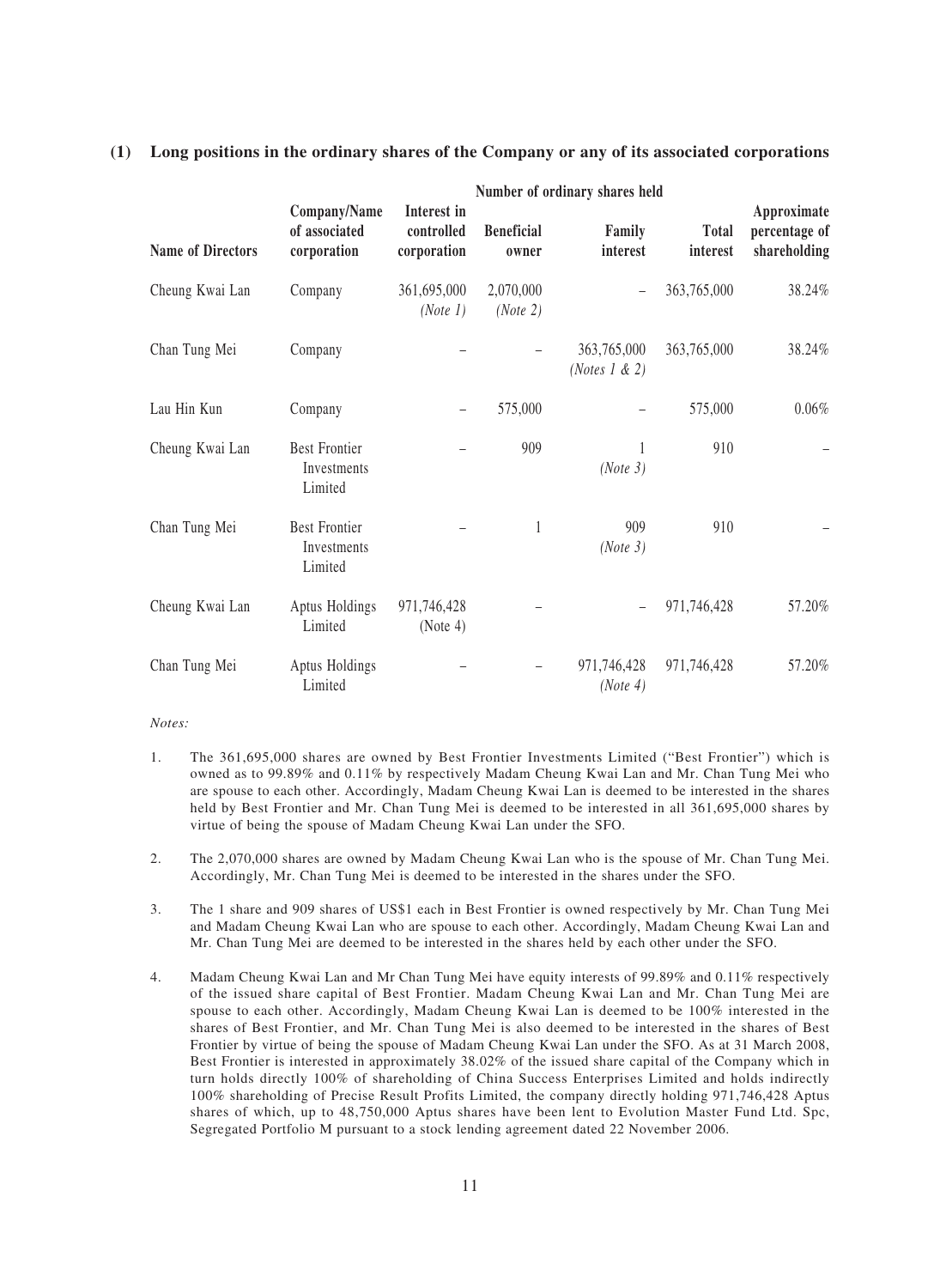# **(2) Share options of the Company**

The Company has adopted a share options scheme on 18 October 2002 (the "Share Option Scheme"), under which the Board may, at its discretion, invite any persons who satisfies the criteria of the Share Option Scheme, to take up options to subscribe for the shares in the Company:

The Share Option Scheme will remain valid for a period 10 years commencing from 18 October 2002.

|                             |               |                                  |             |                          |                                                      |                          | Outstanding      |                                            |
|-----------------------------|---------------|----------------------------------|-------------|--------------------------|------------------------------------------------------|--------------------------|------------------|--------------------------------------------|
|                             |               |                                  | Outstanding |                          | Granted Exercised                                    | Lapsed                   | at               |                                            |
| Name of<br><b>Directors</b> | Date of grant | <b>Exercise</b><br>Price<br>HK\$ | 2007        | period                   | at 1 July during the during the during the<br>period | period                   | 31 March<br>2008 | <b>Exercise period</b><br>of share options |
| Cheung Kwai Lan             | 23/11/06      | 0.62                             | 1,560,000   |                          |                                                      | $\qquad \qquad -$        | 1,560,000        | $23/11/2006$ -<br>17/10/2012               |
|                             | 23/11/06      | 0.62                             | 1,560,000   | $\overline{\phantom{0}}$ |                                                      | $\overline{\phantom{0}}$ | 1,560,000        | $23/5/2007 -$<br>17/10/2012                |
|                             | 23/11/06      | 0.62                             | 3,120,000   |                          |                                                      | $\overline{\phantom{0}}$ | 3,120,000        | $23/11/2007 -$<br>17/10/2012               |
| Chan Tung Mei               | 23/11/06      | 0.62                             | 1,560,000   |                          |                                                      | $\qquad \qquad -$        | 1,560,000        | $23/11/2006$ -<br>17/10/2012               |
|                             | 23/11/06      | 0.62                             | 1,560,000   |                          |                                                      | $\overline{\phantom{a}}$ | 1,560,000        | $23/5/2007 -$<br>17/10/2012                |
|                             | 23/11/06      | 0.62                             | 3,120,000   |                          |                                                      | $\overline{\phantom{0}}$ | 3,120,000        | $23/11/2007 -$<br>17/10/2012               |
| Chan Ting                   | 23/11/06      | 0.62                             | 1,560,000   |                          |                                                      | $\overline{\phantom{a}}$ | 1,560,000        | $23/11/2006$ -<br>17/10/2012               |
|                             | 23/11/06      | 0.62                             | 1,560,000   |                          |                                                      | $\overline{\phantom{m}}$ | 1,560,000        | $23/5/2007 -$<br>17/10/2012                |
|                             | 23/11/06      | 0.62                             | 3,120,000   |                          |                                                      | $\qquad \qquad -$        | 3,120,000        | $23/11/2007 -$<br>17/10/2012               |
| Lau Hin Kun                 | 18/8/04       | 0.427<br>(adjusted)              | 1,600,000   | $\overline{\phantom{0}}$ |                                                      | $\overline{\phantom{0}}$ | 1,600,000        | 19/8/2004 -<br>17/10/2012                  |
|                             | 23/11/06      | 0.62                             | 350,000     |                          |                                                      | $\qquad \qquad -$        | 350,000          | $23/11/2006$ -<br>17/10/2012               |
|                             | 23/11/06      | 0.62                             | 350,000     |                          |                                                      |                          | 350,000          | $23/5/2007 -$<br>17/10/2012                |
|                             | 23/11/06      | 0.62                             | 700,000     |                          |                                                      | $\qquad \qquad -$        | 700,000          | $23/11/2007 -$<br>17/10/2012               |
| Tian He Nian                | 23/11/06      | 0.62                             | 260,000     |                          |                                                      | $\qquad \qquad -$        | 260,000          | $23/11/2006$ -<br>17/10/2012               |
|                             | 23/11/06      | 0.62                             | 260,000     |                          |                                                      | $\qquad \qquad -$        | 260,000          | $23/5/2007 -$<br>17/10/2012                |
|                             | 23/11/06      | 0.62                             | 530,000     |                          |                                                      | $\qquad \qquad -$        | 530,000          | $23/11/2007 -$<br>17/10/2012               |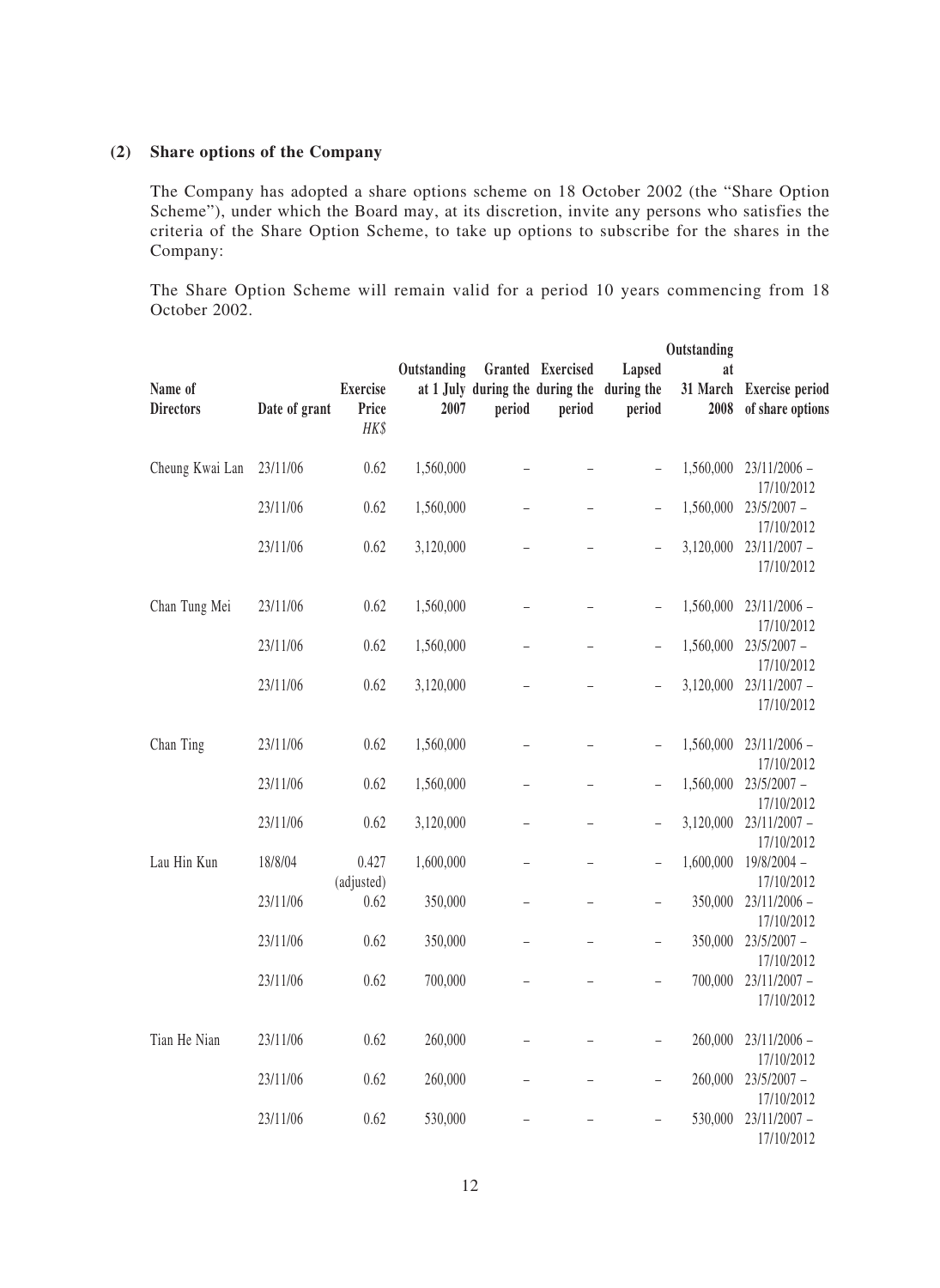|                             |               |                                  |                     |        |                             |                                                                | Outstanding            |                                            |
|-----------------------------|---------------|----------------------------------|---------------------|--------|-----------------------------|----------------------------------------------------------------|------------------------|--------------------------------------------|
| Name of<br><b>Directors</b> | Date of grant | <b>Exercise</b><br>Price<br>HK\$ | Outstanding<br>2007 | period | Granted Exercised<br>period | Lapsed<br>at 1 July during the during the during the<br>period | at<br>31 March<br>2008 | <b>Exercise period</b><br>of share options |
| Zhao Zhi Ming               | 23/11/06      | 0.62                             | 260,000             |        |                             |                                                                | 260,000                | $23/11/2006$ -<br>17/10/2012               |
|                             | 23/11/06      | 0.62                             | 260,000             |        |                             |                                                                | 260,000                | $23/5/2007 -$<br>17/10/2012                |
|                             | 23/11/06      | 0.62                             | 530,000             |        |                             |                                                                | 530,000                | $23/11/2007 -$<br>17/10/2012               |
| To Yan Ming,<br>Edmond      | 23/11/06      | 0.62                             | 260,000             |        |                             |                                                                | 260,000                | $23/11/2006$ -<br>17/10/2012               |
|                             | 23/11/06      | 0.62                             | 260,000             |        |                             |                                                                | 260,000                | $23/5/2007 -$<br>17/10/2012                |
|                             | 23/11/06      | 0.62                             | 530,000             |        |                             |                                                                | 530,000                | $23/11/2007 -$<br>17/10/2012               |
| Total                       |               |                                  | 24,870,000          |        |                             |                                                                | 24,870,000             |                                            |

### **(3) Long positions in underlying Shares**

By an announcement dated 29 September 2006, the Board announced, among other matters, that it had resolved to propose to issue Warrants to qualifying Shareholders on the basis of one Warrant for every five then existing Shares. The Warrants are exercisable at an initial exercise price of HK\$1.33 per Share for a subscription period of two years, i.e. up to and including 2 November 2008. The Warrants were issued to the qualifying Shareholders on 1 November 2006. Each Warrant entitles the holder thereof to subscribe for one Share.

|                          |                  | <b>Number of Warrants</b><br>and number of Shares entitled<br>pursuant to the full exercise<br>of the Warrants held |
|--------------------------|------------------|---------------------------------------------------------------------------------------------------------------------|
| <b>Name of Directors</b> | Capacity         | as at 31 March 2008                                                                                                 |
| Cheung Kwai Lan          | Beneficial owner | 276,000                                                                                                             |
| Lau Hin Kun              | Beneficial owner | 90,000                                                                                                              |

Save as disclosed above, as at 31 March 2008, none of the Directors or chief executives of the Company had any interests or short positions in any shares, underlying shares or debentures of the Company or any of its associated corporation (within the meaning of Part XV of the SFO) which would have to be notified to the Company and the Stock Exchange pursuant to Divisions 7 and 8 of Part XV of the SFO (including interests or short positions which they were taken or deemed to have under such provisions of the SFO), or which were required, pursuant to section 352 of the SFO, to be entered in the register referred to therein, or which were required, pursuant to Rules 5.46 to 5.67 of the GEM Listing Rules, to be notified to the Company and the Stock Exchange.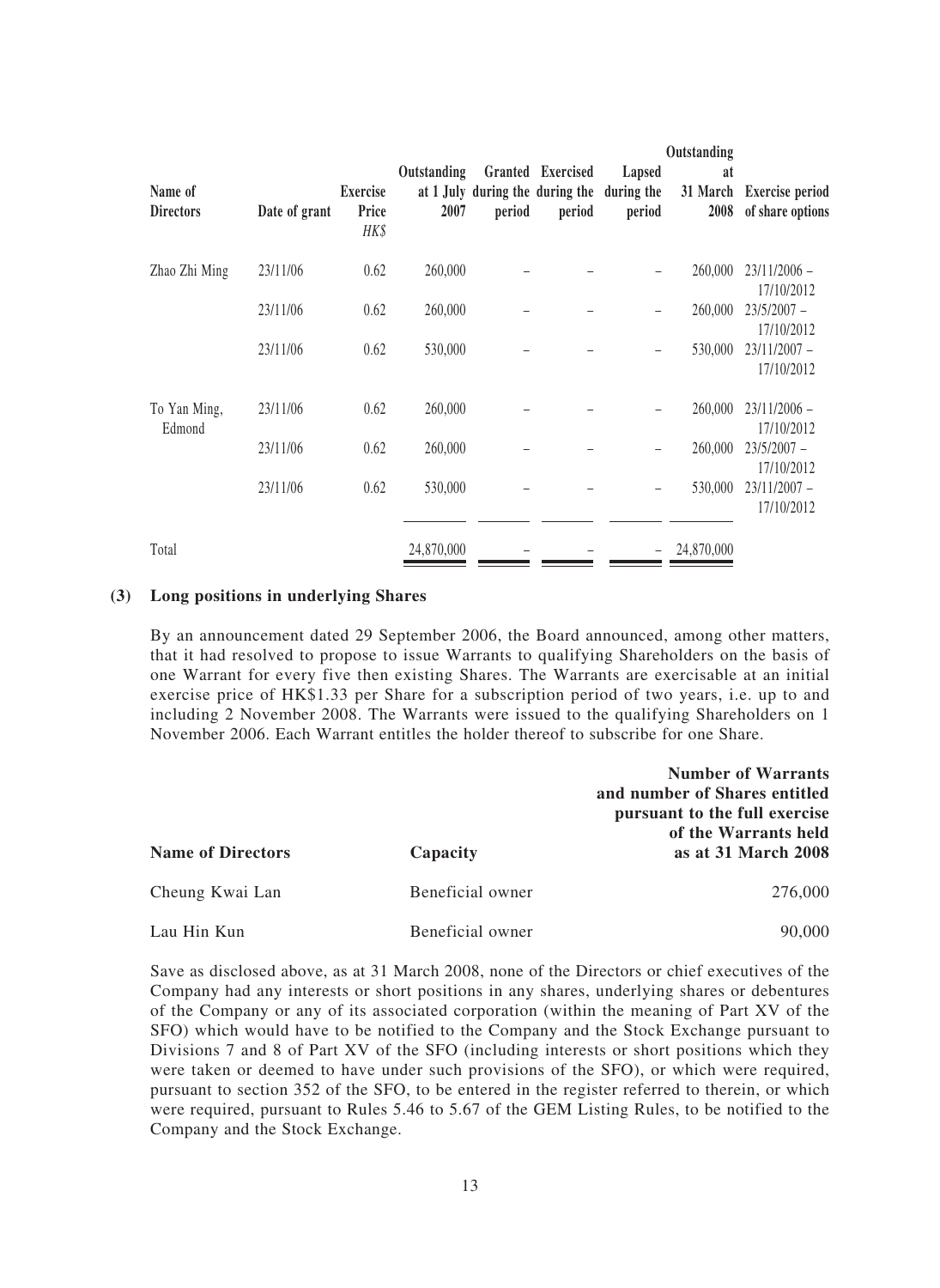### **ARRANGEMENTS TO PURCHASE SHARES OR DEBENTURES**

Save as disclosed in the section headed "Directors' and chief executives' interests and short positions in the shares, underlying shares and debentures of the Company or any associated corporation" above, at no time during the period was the Company or any of its holding companies, subsidiaries or fellow subsidiaries a party to any arrangements to enable the Directors and chief executives of the Company to acquire benefits by means of the acquisition of shares in, or debentures of, the Company or any body corporate, and none of the directors and chief executives or their spouses or children under the age of 18, had any right to subscribe for the securities of the Company, or had exercised any such right during the period.

### **SUBSTANTIAL SHAREHOLDERS' INTERESTS AND SHORT POSITIONS IN THE SHARES, UNDERLYING SHARES AND DEBENTURES OF THE COMPANY**

As at 31 March 2008, according to the register kept by the Company pursuant to section 336 of SFO, and so far as is known to the Directors and the chief executives of the Company, the following persons (other than a Director or chief executive of the Company) had, or was deemed taken to have, an interest or short positions in the shares or underlying shares of the Company which would fall to be disclosed to the Company under the provisions of Divisions 2 and 3 of Part XV of the SFO or who were directly or, indirectly interested in 10% or more of the nominal value of any class of share capital, carrying rights to vote in all circumstances at general meeting of any member of the Group:

| Name of                                                      |                                       | Number of shares held   |                       | Approximate<br>percentage of |
|--------------------------------------------------------------|---------------------------------------|-------------------------|-----------------------|------------------------------|
| <b>Shareholders</b>                                          | Capacity                              | Long position           | <b>Short position</b> | shareholding                 |
| <b>Best Frontier</b>                                         | Beneficial owner                      | 361,695,000<br>(Note 1) |                       | 38.02%                       |
| Oppenheimer<br>International<br><b>Small Company</b><br>Fund | Investment<br>manager                 | 165,000,000             |                       | 17.34%                       |
| <b>Haven Associates</b><br>Limited                           | Interest in controlled<br>corporation | 69,900,000<br>(Note 2)  |                       | 7.35%                        |
| Shaw Kyle Arnold<br>Junior                                   | Interest in controlled<br>corporation | 69,900,000<br>(Note 2)  |                       | 7.35%                        |

### **(1) Long positions in the shares**

#### *Notes:*

- 1. The 361,695,000 Shares are owned by Best Frontier which is owned as to 99.89% and 0.11% respectively by Madam Cheung Kwai Lan and Mr. Chan Tung Mei who are spouse to each other.
- 2. The 69,900,000 Shares represent:
	- (a) 1,545,000 Shares beneficially owned by Shaw, Kwei & Partners (Asia) Ltd.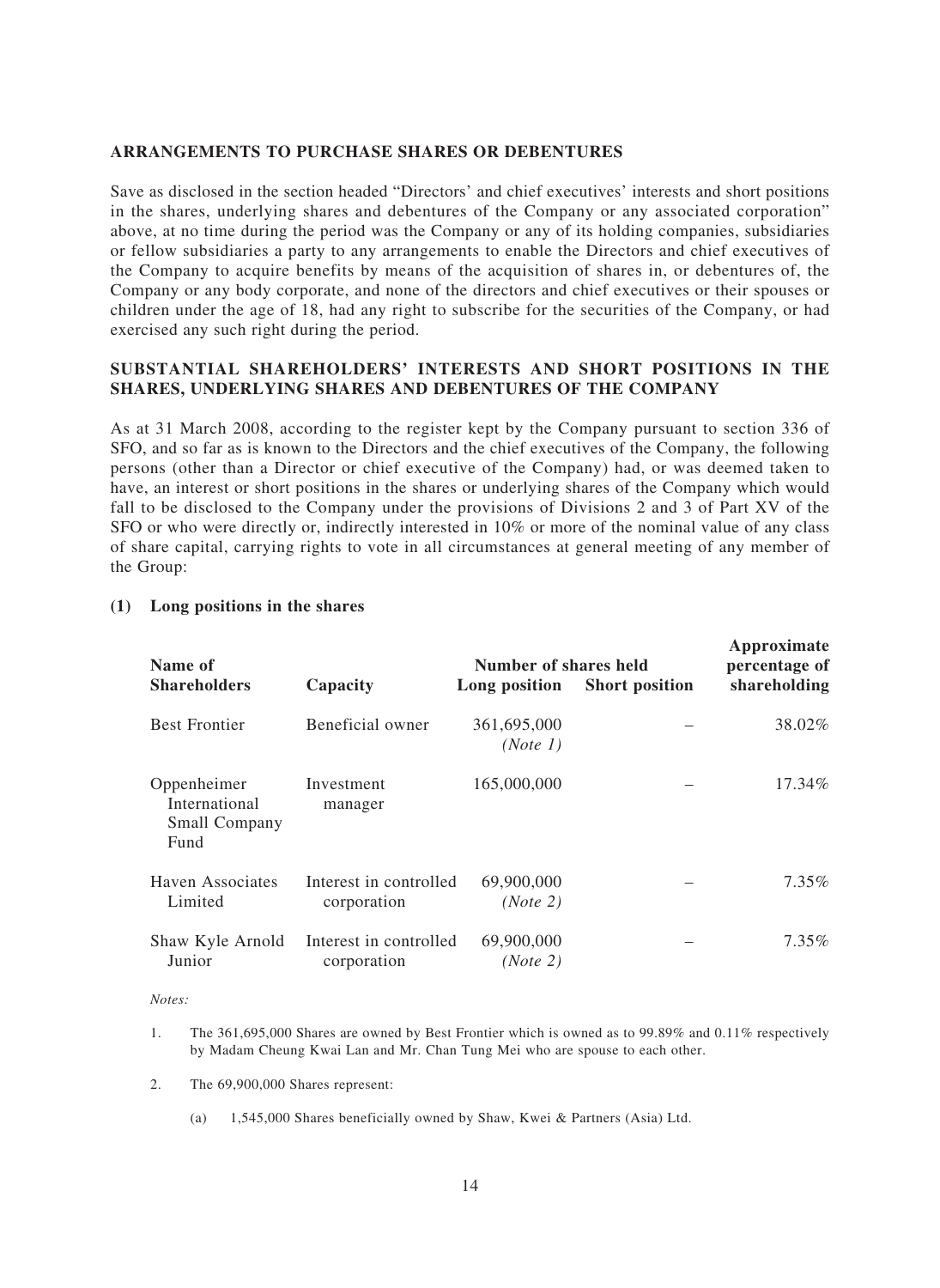- (b) 36,930,000 Shares beneficially owned by China Value Investment Limited which is wholly-owned by Asian Value Investment Fund L.P. (AVIF, L.P.), a limited liability partnership, whose general partner Shaw, Kwei & Partners (Asia) Ltd. (having a 1% interest in AVIF, L.P.) is deemed under the SFO to have interest in the same 36,930,000 Shares.
- (c) 31,425,000 Shares beneficially owned by Javelin Capital Holdings Limited which is wholly-owned by Asian Value Investment Fund II, L.P. (AVIF II, L.P.), a limited liability partnership, whose general partner SKP Capital Limited (having a 1.19% interest in AVIF II, L.P.) is deemed under the SFO to have interest in the same 31,425,000 Shares.
- (d) Haven Associates Limited, a company controlled by Mr. Shaw Kyle Arnold Junior, is the controlling shareholder of Shaw, Kwei & Partners (Asia) Ltd. and SKP Capital Limited.

### **(2) Long positions in underlying Shares**

| <b>Name of Shareholders</b>                            | Capacity                                                | <b>Number of Warrants</b><br>and number of Shares entitled<br>pursuant to the full exercise<br>of the Warrants held<br>as at 31 March 2008 |
|--------------------------------------------------------|---------------------------------------------------------|--------------------------------------------------------------------------------------------------------------------------------------------|
| <b>Best Frontier</b>                                   | Beneficial owner (Note 1)                               | 48,226,000                                                                                                                                 |
| Oppenheimer International<br><b>Small Company Fund</b> | Investment manager                                      | 22,000,000                                                                                                                                 |
| Haven Associates Limited                               | Interest in controlled<br>corporation ( <i>Note 2</i> ) | 9,320,000                                                                                                                                  |
| Shaw Kyle Arnold Junior                                | Interest in controlled<br>corporation ( <i>Note 2</i> ) | 9,320,000                                                                                                                                  |

*Notes:*

- 1. The 48,226,000 Warrants are owned by Best Frontier which is owned as to 99.89% and 0.11% by Madam Cheung Kwai Lan and Mr. Chan Tung Mei who are spouse to each other.
- 2. The 9,320,000 Warrants represent:
	- (a) 206,000 Warrants beneficially owned by Shaw, Kwei & Partners (Asia) Ltd.
	- (b) 4,924,000 Warrants beneficially owned by China Value Investment Limited which is whollyowned by Asian Value Investment Fund L.P. (AVIF, L.P.), a limited liability partnership, whose general partner Shaw, Kwei & Partners (Asia) Ltd. (having a 1% interest in AVIF, L.P.) is deemed under the SFO to have interest in the same 4,924,000 Warrants.
	- (c) 4,190,000 Warrants beneficially owned by Javelin Capital Holdings Limited which is whollyowned by Asian Value Investment Fund II, L.P. (AVIF II, L.P.), a limited liability partnership, whose general partner SKP Capital Limited (having a 1.19% interest in AVIF II, L.P.) is deemed under the SFO to have interest in 4,190,000 Warrants.
	- (d) Haven Associates Limited, a company controlled by Mr. Shaw Kyle Arnold Junior, is the controlling shareholder of Shaw, Kwei & Partners (Asia) Ltd. and SKP Capital Limited.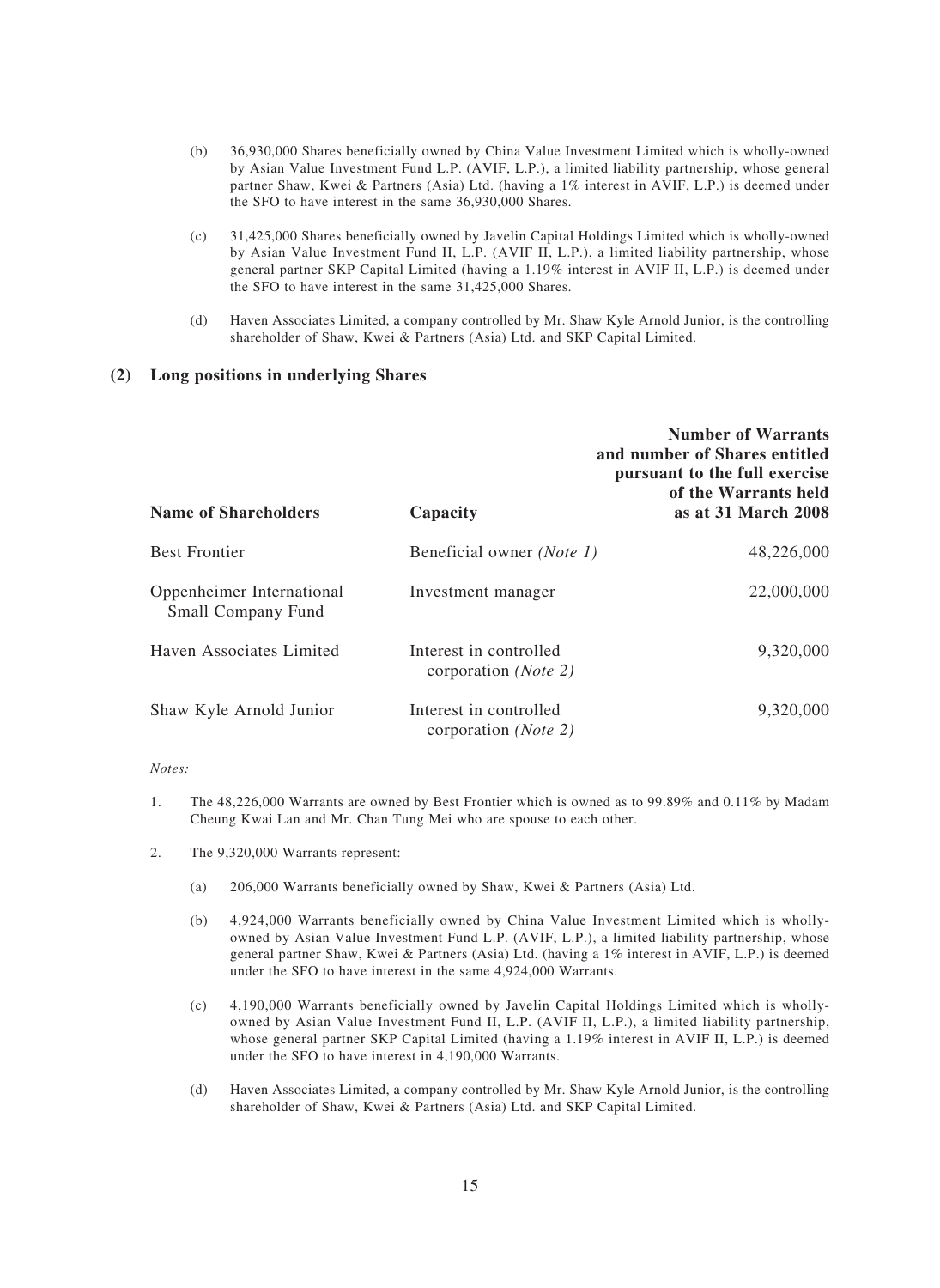Save as disclosed above, as at 31 March 2008, the Directors or chief executives of the Company were not aware of any person (other than a Director or chief executive of the Company) who had an interest or short position in the shares or underlying shares of the Company which would fall to be disclosed to the Company under the provisions of Divisions 2 and 3 of Part XV of the SFO, or, was, directly or indirectly, interest in 10% or more of the nominal value of any class of share capital carrying rights to vote in all circumstances at general meeting of any other member of the Group.

# **COMPETING INTERESTS**

None of the Directors or the management shareholders of the Company or any of their respective associates (as defined in the GEM Listing Rules) had any business that competed or might compete with the business of the Group.

## **CODE OF CONDUCT REGARDING SECURITIES TRANSACTIONS BY DIRECTORS**

The Company has adopted the code of conduct for securities transactions by directors on terms no less exacting than the required standard of dealings set out in Rules 5.48 to 5.67 of the GEM Listing Rules (the "Code"). Having made specific enquiry of all Directors, the Company was not aware of any non-compliance with the required standard as set out in the Code.

# **PRE-EMPTIVE RIGHTS**

There are no provisions for pre-emptive rights under the Articles or the laws of the Cayman Islands which would oblige the Company to offer new shares on a pro rata basis to existing shareholders.

# **AUDIT COMMITTEE**

The Company has established an audit committee with written terms of reference based upon the guidelines published by the Hong Kong Institute of Certified Public Accountants. The primary duties of the audit committee are to review the Company's annual report and accounts, half-year reports and quarterly reports and to provide advice and comments thereon to the Board. The audit committee is also responsible for reviewing and supervising the Company's financial reporting and internal control procedures. The audit committee consisted of four Independent Non-Executive Directors, namely Mr. Tian He Nian, Mr. Zhao Zhi Ming, Mr. Zhang Xiu Fu and Mr. To Yan Ming, Edmond. Mr. To Yan Ming, Edmond is the chairman of the audit committee. The Group's unaudited results for the three months and nine months ended 31 March 2008 have been reviewed by the audit committee which was of the opinion that the preparation of such results complied with applicable accounting standards and requirements and that adequate disclosures had been made.